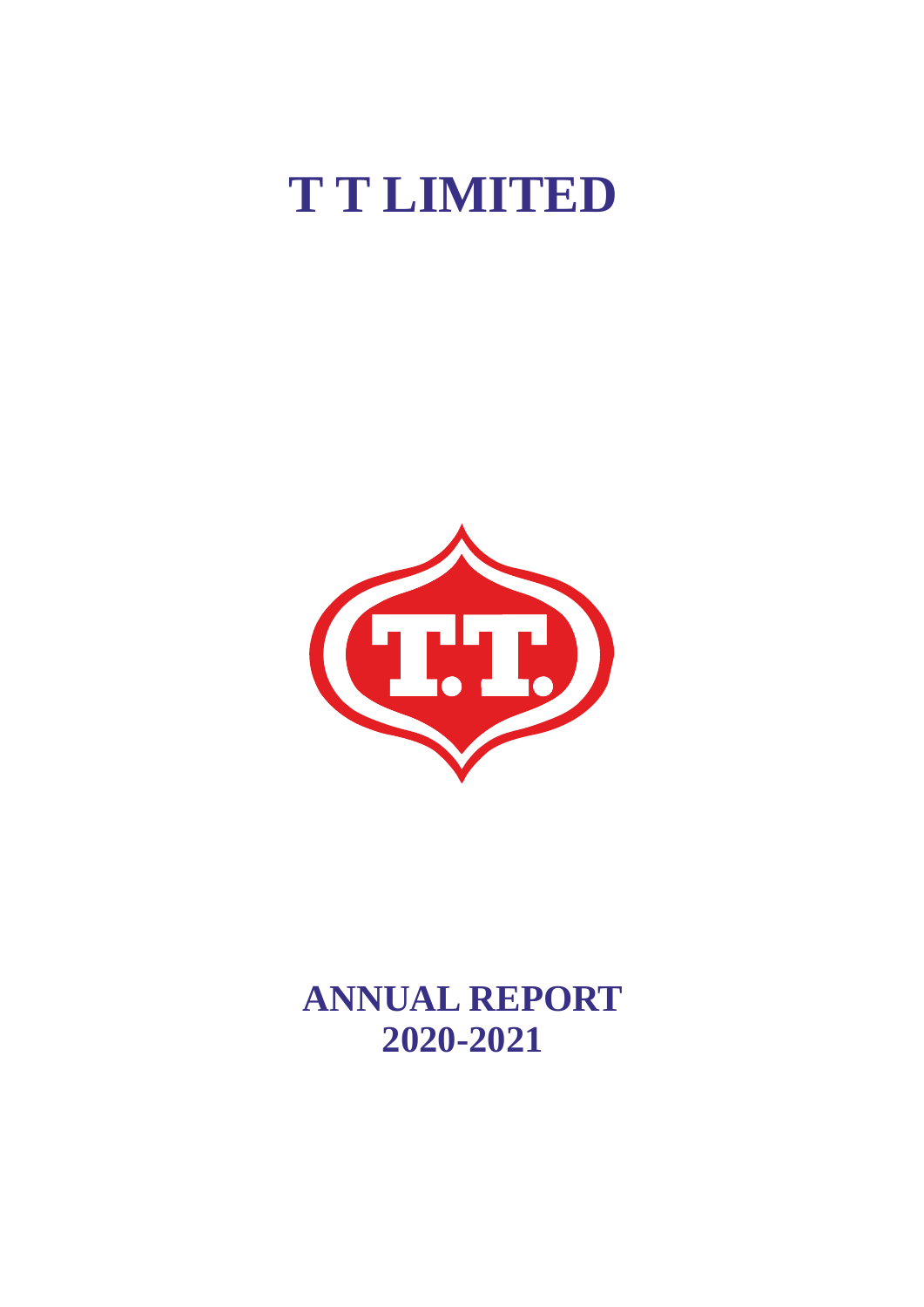**42nd Annual Report 2020-21**



# **Company Information**

| <b>BOARD OF DIRECTORS</b>                             | Dr. Rikhab C. Jain (Chairman)<br>Shri Sanjay Kumar Jain (Managing Director)<br>Smt. Jyoti Jain (Non-executive Director)<br>Padam Shri Shri V. R. Mehta (Independent Director)<br>Dr. (Prof.) V. K. Kothari (Independent Director)<br>Shri M. C. Mehta (Independent Director)<br>Shri Ankit Gulgulia (Independent Director)<br>Shri Sunil Mahnot (Director Finance & CFO) |
|-------------------------------------------------------|--------------------------------------------------------------------------------------------------------------------------------------------------------------------------------------------------------------------------------------------------------------------------------------------------------------------------------------------------------------------------|
| <b>COMPANY SECRETARY</b>                              | Mr. Sumit Jindal                                                                                                                                                                                                                                                                                                                                                         |
| <b>STATUTORY AUDITORS</b>                             | M/s. R. S. Modi & Co.                                                                                                                                                                                                                                                                                                                                                    |
| <b>INTERNAL AUDITORS</b>                              | M/s. Sarat Jain & Associates                                                                                                                                                                                                                                                                                                                                             |
| <b>SECRETARIAL AUDITORS</b>                           | M/s. DMK Associates                                                                                                                                                                                                                                                                                                                                                      |
| <b>BANKERS</b>                                        | Punjab National Bank<br><b>Indian Bank</b>                                                                                                                                                                                                                                                                                                                               |
| <b>LEGAL ADVISOR</b>                                  | Mrs. Shilpi Jain Sharma, Advocate                                                                                                                                                                                                                                                                                                                                        |
| <b>REGISTRAR &amp; SHARE</b><br><b>TRANSFER AGENT</b> | M/S BEETAL FINANCIAL & COMPUTER SERVICES PVT. LTD.<br>99, Madangir, Behind Local Shopping Centre, New Delhi - 110062.<br>Ph.: 011-29961281, Fax: 011-29961284<br>E-mail beetal@beetalfinancial.com                                                                                                                                                                       |
| <b>REGISTERED OFFICE</b>                              | T. T. GARMENT PARK<br>879, Master Prithvi Nath Marg, Karol Bagh, New Delhi-110005<br>Phone: 011-45060708,<br>E-mail: newdelhi@ttlimited.co.in                                                                                                                                                                                                                            |
| <b>CORPORATE IDENTIFICATION NO.</b>                   | L18101DL1978PLC009241                                                                                                                                                                                                                                                                                                                                                    |
| <b>BRANCHES</b>                                       | Kolkata, Avinashi, Gajroula, Rajula                                                                                                                                                                                                                                                                                                                                      |
| <b>MILLS/ FACTORIES</b>                               | Gajroula (Uttar Pradesh), Avinashi, Distt. Tirupur (Tamil Nadu),<br>Rajula, (Pipavav Port, Gujarat) and Jamanvada (Distt. Kutch, Gujarat)                                                                                                                                                                                                                                |
| <b>SHAREHOLDERS' INFORMATION</b>                      | visit: www.ttlimited.co.in<br>E-mail: investors@ttlimited.co.in                                                                                                                                                                                                                                                                                                          |
|                                                       |                                                                                                                                                                                                                                                                                                                                                                          |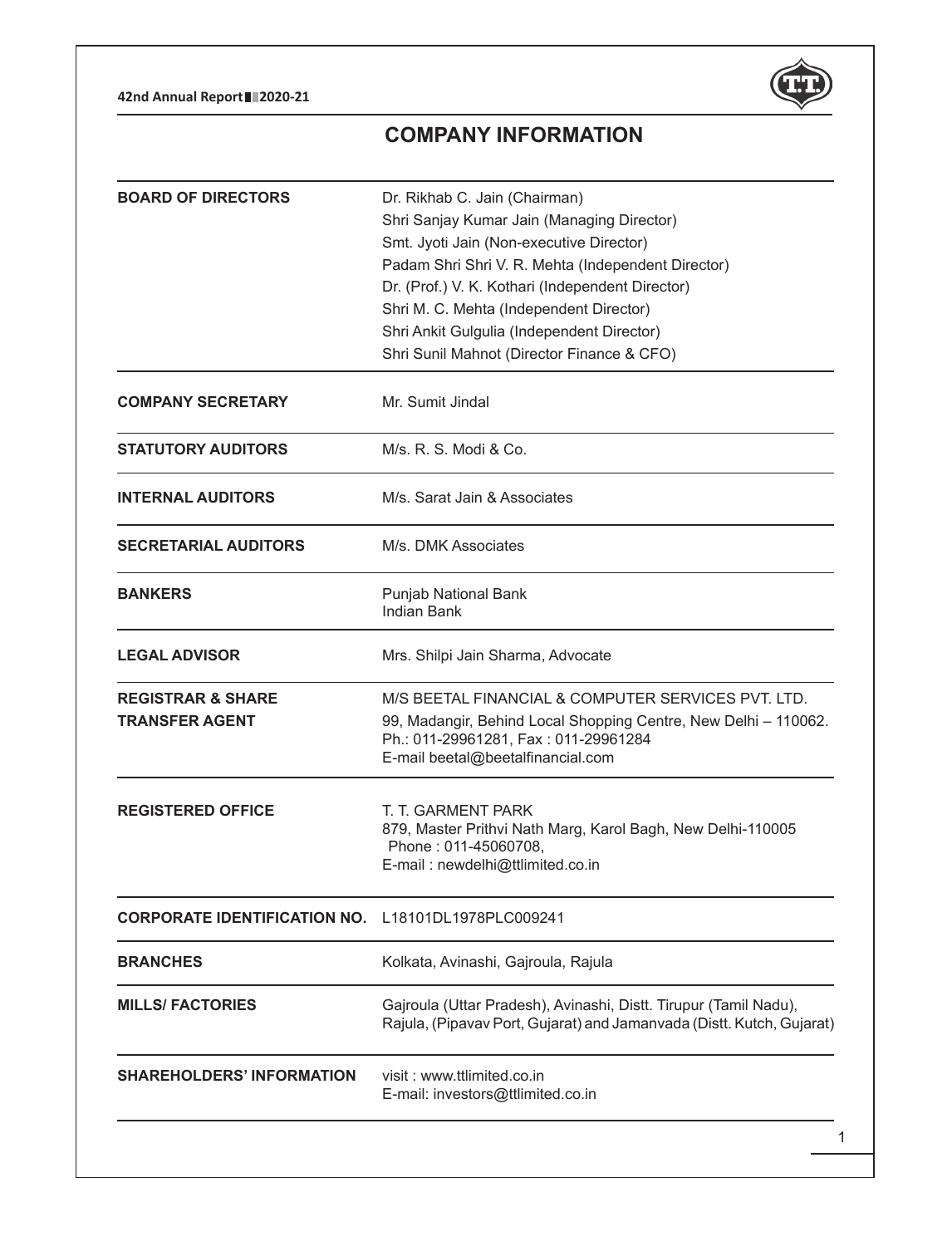

# **T T Limited**

# **CIN : L18101DL1978PLC009241**

**879 Master Prithvi Nath Marg, Opp. Ajmal Khan Park, Karol Bagh, New Delhi 110005 Email : newdelhi@ttlimited.co.in** | **Website : www.ttlimited.co.in**

## **NOTICE**

NOTICE is hereby given that the 42<sup>nd</sup> ANNUAL GENERAL MEETING of the Members of T T Limited. ("the Company") will be held on Wednesday, 15th September, 2021 at 11:00 a.m. through Video Conferencing (VC)/Other Audio Visual means(OAVM) to transact the following business:-

# **ORDINARY BUSINESS:-**

- 1. To receive, consider, approve and adopt the Audited Financial Statement of the Company for the year ended March 31, 2021 together with Directors and Auditors Report thereon.
- 2. To consider reappointment of Ms. Jyoti Jain (DIN 01736336) who retires by rotation and being eligible, offers herself for re-appointment .

## **SPECIAL BUSINESS:-**

3.To approve the remuneration to the Cost Auditors

 To consider and if thought fit, pass the following resolution as an **ORDINARY RESOLUTION:**

**"RESOLVED THAT** pursuant to the provisions of Section 148 and all other applicable provisions of the CompaniesAct, 2013 and the Companies (Audit and Auditors) Rules, 2014 (including any statutory modification (s) or re enactment thereof, for the time being in force). M/s K L Jai Singh & Co., Cost Auditors appointed by the Board of Directors of the Company for the financial year ending March 31, 2022, be paid the remuneration fixed at Rs. 50000/-(Rupees Fifty Thousand) for conducting cost audit for the financial year 2021-2022 as approved by the Board of Directors of the Company, be and is hereby ratified.

**RESOLVED FURTHER THAT** the Board of Directors of the Company be and is hereby authorized to do all acts and take all such steps as may be necessary, proper or expedient to give effect to this resolution."

> **By Order of the Board of Directors** For **TT Limited**

Sd/- **Sumit Jindal** Place: New Delhi **Company Secretary (Membership No A24995)** 

#### NOTES:

- 1. In view of the continuing Covid-19 pandemic and social distancing norm, the Ministry of Corporate Affairs ("MCA") has vide it's circular dated April 8, 2020 and April 13, 2020, May 5, 2020 and January 13, 2021 (collectively referred to as "MCA Circulars") and Securities and Exchange Board of India vide its Circular No. SEBI/HO/CFD/CMD1/ CIR/P/2020/79 dated May 12, 2020 and SEBI/HO/CFD/CMD2/CIR/P/2021/11, Dated January 15, 2021 (referred to as "SEBI Circular") permitted the holding of the "AGM" through Video Conferencing (VC) / Other Audio-Visual Means (OAVM), without the physical presence of the Members at a common venue. Accordingly, in compliance with the provisions of the MCA Circulars and SEBI Circulars, the AGM of the Company is being held through VC / OAVM. Hence, Members can attend and participate in the AGM through VC/OAVM only.The deemed venue for the AGM shall be the Registered Office of the Company. Since the AGM will be held through VC/ OAVM, the route map of the venue of the Meeting is not annexed hereto.
- 2. In compliance with the aforesaid MCA Circulars and SEBI Circular, the Notice of the  $42^{nd}$  AGM and other documents are being sent only through electronic mode to those Members whose email addresses are registered with the Company/ Depositories.

Therefore, those Members, whose email address is not registered with the Company or with their respective Depository Participant/s, and who wish to receive the Notice of the 42<sup>nd</sup> AGM and the Annual Report for the year 2020-2021 and all other communication sent by the Company, from time to time, can get their email address registered by following the steps as given below:-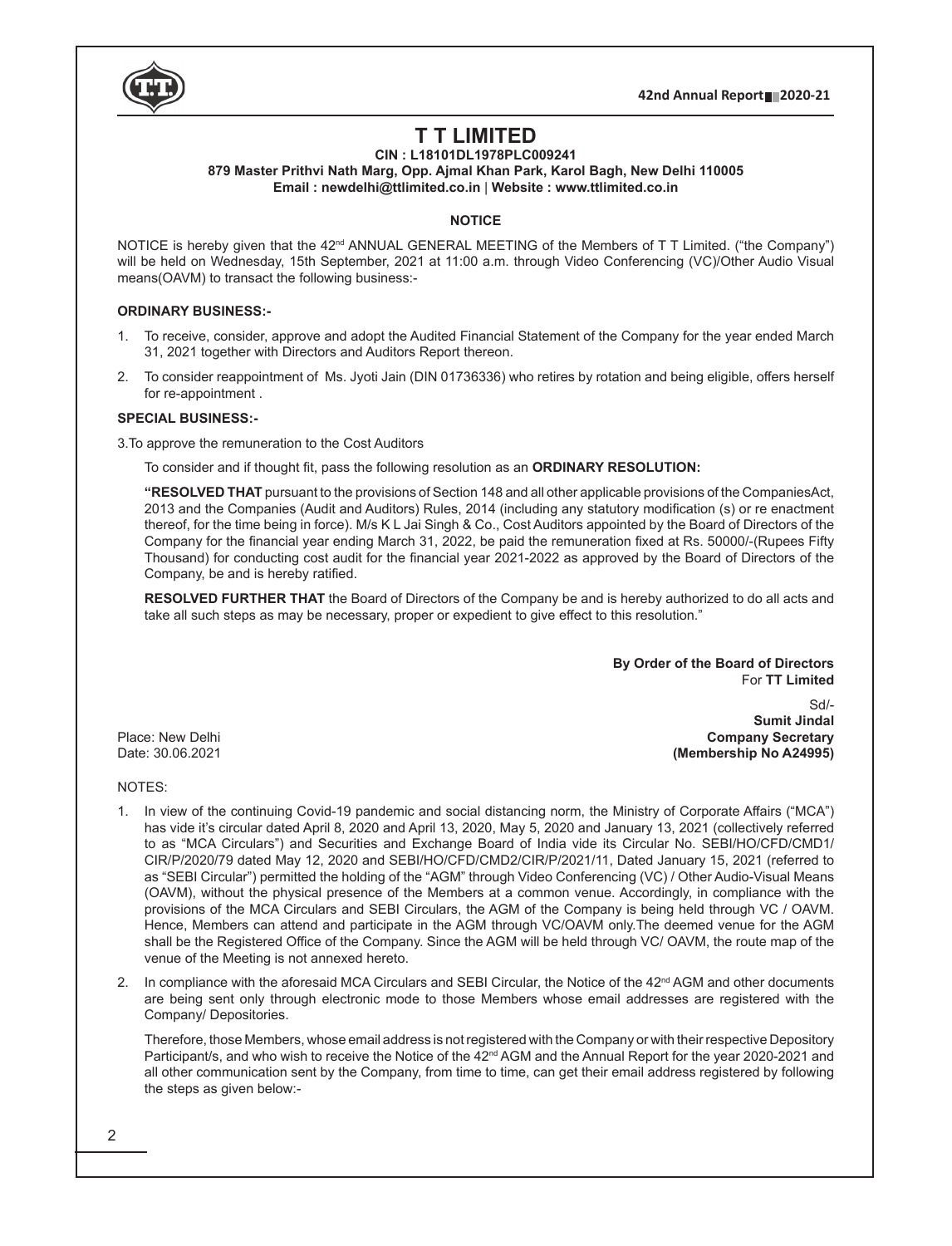#### **42nd Annual Report 2020-21**



- a. For Members holding shares in physical form, please send scan copy of a signed request letter mentioning your folio number, complete address, email address to be registered along with scanned self- attested copy of the PAN and any document (such as Driving License, Passport, Bank Statement, AADHAR) supporting the registered address of the Member, by email to the Company at: investors@ttlimited.co.in
- b. For the Members holding shares in demat form, please update your email address through your respective Depository Participant/s.
- 3. The Explanatory Statement setting out the material facts pursuant to Section 102 of the Companies Act, 2013 (''the Act''), in respect of the Special Business under Item no. 3 set above and the details as required under Regulation 36 of the SEBI (Listing Obligations and Disclosure Requirements) Regulations, 2015 ('SEBI Listing Regulations') and Secretarial Standard on General Meeting (SS-2) in respect of the Directors seeking appointment/ re-appointment at this Annual General Meeting is annexed hereto.
- 4. The requirement to place the matter relating to the appointment of Auditors for ratification by Members at every Annual General Meeting has been done away with vide notification dated 7th May, 2018 issued by the Ministry of Corporate Affairs. Accordingly, no resolution is Proposed for ratification of appointment of Auditors, who were appointed from theconclusion of the 38th Annual General Meeting held on 13th September, 2017.
- 5. Since this AGM is being held pursuant to the MCA circulars through VC/OAVM, physical attendance of Members has been dispensed with and there is no provision for the appointment of proxies. Accordingly, the facility for appointment of proxies by the Members under Section 105 of the Act will not be available for the  $42^{nd}$  AGM and hence the Proxy Form and Attendance Slip are not annexed to this Notice.
- 6. Participation of Members through VC /OAVM will be reckoned for the purpose of quorum for the AGM as per section 103 of the Companies Act, 2013 ("the Act").
- 7. Members of the Company under the category of Institutional Investors are encouraged to attend and vote at the AGM through VC. Corporate Members intending to authorize their representatives to participate and vote at the meeting are requested to email a certified copy of the Board resolution / authorization letter to the Company at investors@ttlimited.co.in or upload on the VC portal /e-voting portal.
- 8. In case of joint holders attending the Meeting, only such joint holder who is higher in the order of names will be entitled to vote.
- 9. Members may also note that the Notice of this Annual General Meeting and the Annual Report for the year 2020- 2021 will also be available on the Company's website ww.ttlimited.co.in for their download. The same shall also be available on the website of the Stock Exchanges i.e. BSE Limited and National Stock Exchange of India Limited at www.bseindia.com and www.nseindia.com respectively, and on the website of CDSL https:// www.evotingindia.com.

Members may also note that pursuant to Sections 101 and 136 of the Act read with the Rules framed there under, the Notice calling the 42<sup>nd</sup>AGM along with the Annual Report for Financial Year 2020-2021 is been sent by electronic modeto those Members whose E-mail addresses are registered with the DPs or the Company/Beetal, unless the Membershave requested for a physical copy of the same.

- 10. The Register of Directors' and Key Managerial Personnel and their shareholding maintained under Section 170 of theCompanies Act, 2013, the Register of Contracts or Arrangements in which the Directors are interested under Section189 of the Companies Act, 2013 will be available electronically from the date of circulation of this Notice up to the date of the AGM.
- 11. Members desiring any information relating to the accounts or any other matter to be placed at the AGM, are requested to write to the Company on or before 11<sup>th</sup> September 2021 through email at investors@ttlimited.co.in.
- 12. **Green Initiative:** To support the Green Initiative, members who have not registered their e-mail address are requestedto register their e-mail address for receiving all communication including Annual Report, Notices, Circulars etc. fromthe Company electronically.
- 13. **Nomination:** Pursuant to Section 72 of the Companies Act, 2013, Members holding shares in physical form are advised to file nomination in the prescribed Form SH-13 with the Company's share transfer agent. In respect of shares held in electronic/ demat form, the Members may please contact their respective depository participant.
- 14. **Submission of PAN:** Shareholders are requested to note that furnishing of Permanent Account Number (PAN) is now mandatory in the following cases:
	- a) Transferees' and Transferors' PAN Cards for transfer of shares,
	- b) Legal Heirs'/Nominees' PAN Card for transmission of shares,
	- c) Surviving joint holders' PAN Cards for deletion of name of deceased Shareholder, and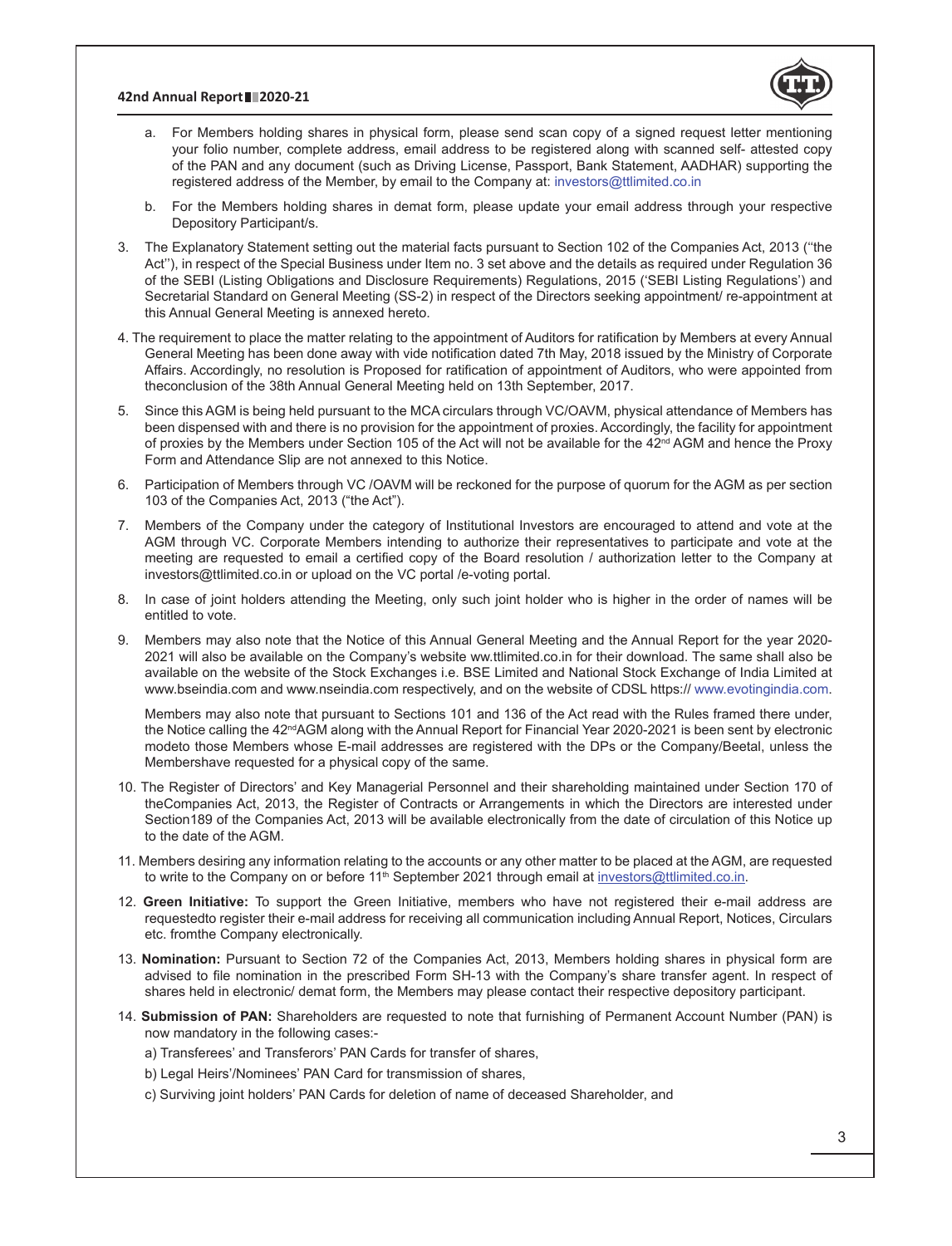

d) Joint Holders' PAN Cards for transposition of shares.

- 16. **Bank Account Details:** Regulation 12 and Schedule I of SEBI Listing Regulation requires all companies to use thefacilities of electronic clearing services for payment of dividend. In compliance with these regulations, payment ofdividend will be made only by electronic mode directly into the bank account of Members and no dividend warrants ordemand drafts will be issued without bank particulars.
- 17. **Share Transfer permitted only in Demat:** As per Regulation 40 of the Listing Regulations, securities of listed companiescan be transferred only in dematerialized form with effect from 1st April, 2019. In view of the above and to avail thebenefits of dematerialization and ease portfolio management, Members are requested to consider dematerializationof shares held by them in physical form.
- 18. **Shareholders' Communication:** Members are requested to send all communications relating to shares and unclaimeddividends, change of address, bank details, email address etc. to the Registrar and Share Transfer Agents at thefollowing address:

#### **Beetal Financial & Computer Services Pvt. Ltd.**

Address: 99, Madangir, Behind Local Shopping Centre, New Delhi – 110062 Contact No: Tel- 011-29961281 Fax: 011-29961284 Email: beetal@beetalfinancial.com

If the shares are held in electronic form, then change of address and change in the Bank Accounts etc. should befurnished to their respective Depository Participants (DPs).

19. **Unclaimed/Unpaid Dividend :** Pursuant to Section 124 of the Companies Act, 2013, the unpaid dividends that aredue to transfer to the Investor Education and Protection Fund (IEPF) are as follows :

| <b>Financial Year</b> | Date of Declaration | <b>Tentative Date for transfer to IEPF</b> |
|-----------------------|---------------------|--------------------------------------------|
| Financial 2013-14     | 03.09.2014          | 10.10.2021                                 |
| Financial 2014-15     | 09.09.2015          | 16.10.2022                                 |
| Financial 2015-16     | 14.09.2016          | 21.10.2023                                 |

Members who have not encashed their dividend warrants pertaining to the aforesaid years may approach the Company/its Registrar before they are due for transfer to the said fund.

20. **Compulsory transfer of Equity Shares to Investor Education and Protection Fund (IEPF) Account:** Pursuant toSection 124 of the Companies Act 2013 read with the IEPF Authority (Accounting, Audit, Transfer and Refund) Rules,2016, shares on which dividend remains unclaimed for seven consecutive years will be transferred to the IEPF.

Members may note that the dividend and shares transferred to the IEPF can be claimed back by the concerned shareholders from the IEPF Authority after complying with the procedure prescribed under the Investor Education and Protection Fund Authority (Accounting, Audit, Transfer and Refund) Rules, 2016. Information on the procedure to be followed for claiming the dividend /shares is available on the website of the company http://www.ttlimited.co.in

#### 21. **Voting:**

 All persons whose names are recorded in the Register of Members or in the Register of Beneficial Owners maintained by the Depositories as on the cut-off date i.e.8<sup>th</sup> September 2021 only shall be entitled to vote at the Annual General Meeting by availing the facility of remote e-voting or by voting at the Annual General Meeting.

# **THE INTRUCTIONS OF SHAREHOLDERS FOR REMOTE E-VOTING AND E-VOTING DURING AGM/EGM AND JOINING MEETING THROUGH VC/OAVM ARE AS UNDER:**

- (i) The voting period begins on  $11th$ September, 2021 at 9.00 A.M. and ends on  $14th$  September, 2021 at 5.00 P.M. During this period shareholders' of the Company, holding shares either in physical form or in dematerialized form, as on the cut-off date of 8<sup>th</sup> September, 2021 may cast their vote electronically. The evoting module shall be disabled by CDSL for voting thereafter.
- (ii) Shareholders who have already voted prior to the meeting date would not be entitled to vote at the meeting .

 In order to increase the efficiency of the voting process, pursuant to a public consultation, it has been decided to enable e-voting to all the demat account holders, by way of a single login credential, through their demat accounts/ websites of Depositories/ Depository Participants. Demat account holders would be able to cast their vote without having to register again with the ESPs, thereby, not only facilitating seamless authentication but also enhancing ease and convenience of participating in e-voting process.

(iv) In terms of SEBI circular no. SEBI/HO/CFD/CMD/CIR/P/2020/242 dated December 9, 2020 on eVoting facility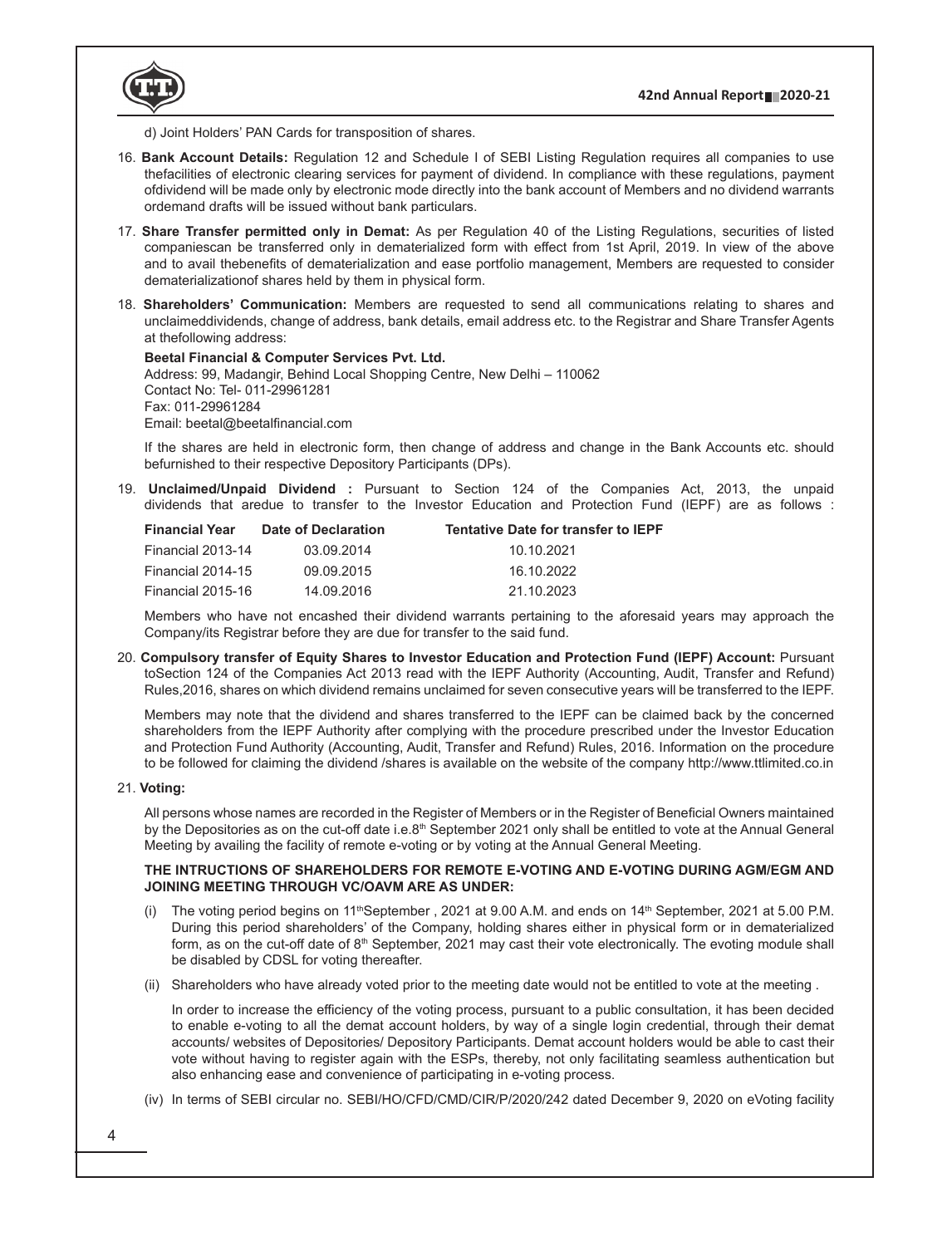#### **42nd Annual Report 2020-21**



provided by Listed Companies, Individual shareholders holding securities in demat mode are allowed to vote through their demat account maintained with Depositories and Depository Participants. Shareholders are advised to update their mobile number and email Id in their demat accounts in order to access e-Voting facility.

Pursuant to abovesaid SEBI Circular, Login method for e-Voting and joining virtual meetings for Individual shareholders holding securities in Demat mode is given below :

| Type of shareholders                                                        | Login Method                                                                                                                                                                                                                                                                                                                                                                                         |  |
|-----------------------------------------------------------------------------|------------------------------------------------------------------------------------------------------------------------------------------------------------------------------------------------------------------------------------------------------------------------------------------------------------------------------------------------------------------------------------------------------|--|
| Shareholders<br>Individual<br>holding securities in Demat<br>mode with CDSL | 1) Users who have opted for CDSL Easi / Easiest facility, can login through<br>their existing user id and password. Option will be made available to reach<br>e-Voting page without any further authentication. The URL for users to login to<br>Easi / Easiest are https://web.cdslindia.com/myeasi/home/login or visit www.<br>cdslindia.com and click on Login icon and select New System Myeasi. |  |
|                                                                             | 2) After successful login the Easi / Easiest user will be able to see the e-Voting<br>option for eligible companies where the evoting is in progress as per the<br>information provided by company. On clicking the evoting option, the user will<br>be able to see e-Voting page of the e-Voting service provider for casting your<br>vote during the remote                                        |  |
|                                                                             | e-Voting period or joining virtual meeting & voting during the meeting.<br>Additionally, there is also links provided to access the system of all e-Voting<br>Service Providers i.e. CDSL/NSDL/KARVY/LINKINTIME, so that the user can<br>visit the e-Voting service providers' website directly                                                                                                      |  |
|                                                                             | 3) If the user is not registered for Easi/Easiest, option to register is available at<br>https://web.cdslindia.com/myeasi/Registration/EasiRegistration                                                                                                                                                                                                                                              |  |
|                                                                             | 4) Alternatively, the user can directly access e-Voting page by providing Demat<br>Account Number and PAN No. from a e-Voting link available on www.cdslindia.<br>com home page. The system will authenticate the user by sending OTP on<br>registered Mobile & Email as recorded in the Demat Account.                                                                                              |  |
|                                                                             | After successful authentication, user will be able to see the e-Voting option<br>where the eVoting is in progress and also able to directly access the system of<br>all eVoting Service Providers.                                                                                                                                                                                                   |  |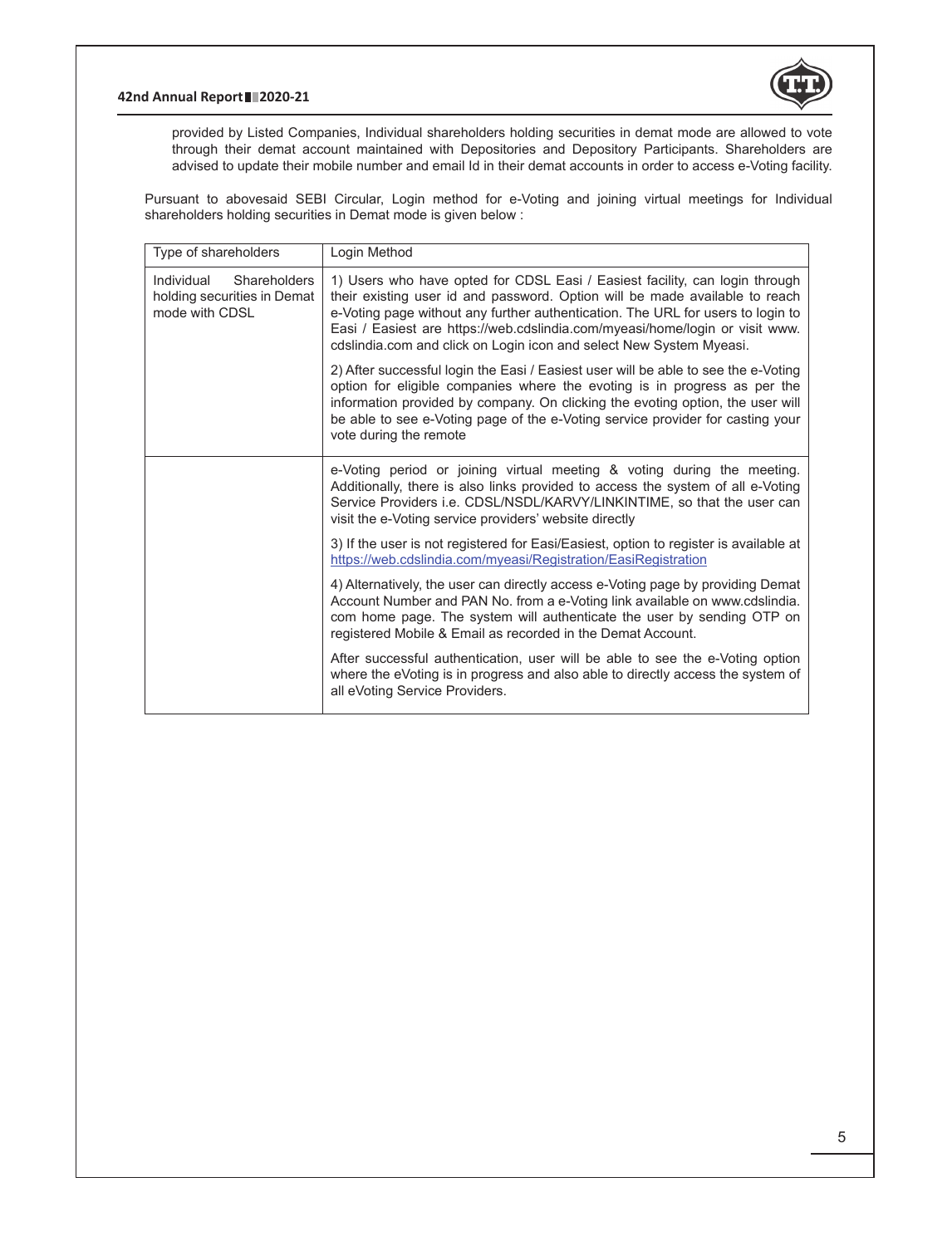|                                                                                                                           | 42nd Annual Report 2020-21                                                                                                                                                                                                                                                                                                                                                                                                                                                                                                                                                                                                                                                                                                                                                                                                                                                                                                                                                                                                                                                                                                                                                                                                                                                                                                                                                                                                                                                                                                                                                                                                                                                                                                                                                                                                                                                                                                                                                                                                                     |  |
|---------------------------------------------------------------------------------------------------------------------------|------------------------------------------------------------------------------------------------------------------------------------------------------------------------------------------------------------------------------------------------------------------------------------------------------------------------------------------------------------------------------------------------------------------------------------------------------------------------------------------------------------------------------------------------------------------------------------------------------------------------------------------------------------------------------------------------------------------------------------------------------------------------------------------------------------------------------------------------------------------------------------------------------------------------------------------------------------------------------------------------------------------------------------------------------------------------------------------------------------------------------------------------------------------------------------------------------------------------------------------------------------------------------------------------------------------------------------------------------------------------------------------------------------------------------------------------------------------------------------------------------------------------------------------------------------------------------------------------------------------------------------------------------------------------------------------------------------------------------------------------------------------------------------------------------------------------------------------------------------------------------------------------------------------------------------------------------------------------------------------------------------------------------------------------|--|
| Shareholders<br>Individual<br>holding securities in demat<br>mode with NSDL                                               | 1) If you are already registered for NSDL IDeAS facility, please visit the<br>e-Services website of NSDL. Open web browser by typing the following URL:<br>https://eservices.nsdl.com either on a Personal Computer or on a mobile.<br>Once the home page of e-Services is launched, click on the "Beneficial Owner"<br>icon under "Login" which is available under 'IDeAS' section. A new screen<br>will open. You will have to enter your User ID and Password. After successful<br>authentication, you will be able to see e-Voting services. Click on "Access to<br>eVoting" under e-Voting services and you will be able to see e-Voting page.<br>Click on company name or e-Voting service provider name and you will be re-<br>directed to e-Voting service provider website for casting your vote during the<br>remote eVoting period or joining virtual meeting & voting during the meeting.<br>2) If the user is not registered for IDeAS e-Services, option to register is available<br>at https://eservices.nsdl.com. Select "Register Online for IDeAS "Portal or click<br>at https://eservices.nsdl.com/SecureWeb/IdeasDirectReg.jsp.<br>3) Visit the e-Voting website of NSDL. Open web browser by typing the following<br>URL: https://www.evoting.nsdl.com/ either on a Personal Computer or on a<br>mobile. Once the home page of e-Voting system is launched, click on the icon<br>"Login" which is available under 'Shareholder/Member' section. A new screen<br>will open. You will have to enter your User ID (i.e., your sixteen-digit demat<br>account number hold with NSDL), Password/OTP and a Verification Code as<br>shown on the screen. After successful authentication, you will be redirected to<br>NSDL Depository site wherein you can see e-Voting page. Click on company<br>name or e-Voting service provider name and you will be redirected to e-Voting<br>service provider website for casting your vote during the remote e-Voting period<br>or joining virtual meeting & voting during the meetings. |  |
| Shareholders<br>Individual<br>(holding securities in demat<br>mode) login through their<br><b>Depository Participants</b> | You can also login using the login credentials of your demat account through<br>your Depository Participant registered with NSDL/CDSL for e-Voting facility.<br>After Successful login, you will be able to see e-Voting option. Once you click<br>on eVoting option, you will be redirected to NSDL/CDSL Depository site after<br>successful authentication, wherein you can see e-Voting feature. Click on<br>company name or e-Voting service provider name and you will be redirected<br>to e-Voting service provider website for casting your vote during the remote<br>e-Voting period or joining virtual meeting & voting during the meeting.                                                                                                                                                                                                                                                                                                                                                                                                                                                                                                                                                                                                                                                                                                                                                                                                                                                                                                                                                                                                                                                                                                                                                                                                                                                                                                                                                                                           |  |

Important note: Members who are unable to retrieve User ID/ Password are advised to use Forget User ID and Forget Password option available at above mentioned website.

Helpdesk for Individual Shareholders holding securities in demat mode for any technical issues related to login through Depository i.e. CDSL and NSDL

| Login type                                                            | Helpdesk details                                                                                                                                                                     |
|-----------------------------------------------------------------------|--------------------------------------------------------------------------------------------------------------------------------------------------------------------------------------|
| Individual Shareholders holding securities in Demat<br>mode with CDSL | Members facing any technical issue in login can<br>contact CDSL helpdesk by sending a request at<br>helpdesk.evoting@cdslindia.com or contact at 022-<br>23058738 and 22-23058542-43 |
| Individual Shareholders holding securities in Demat<br>mode with NSDL | Members facing any technical issue in login can<br>contact NSDL helpdesk by sending a request at<br>evoting@nsdl.co.in or call at toll free no.: 1800 1020<br>990 and 1800 22 44 30  |

(v) Login method for e-Voting and joining virtual meeting for shareholders other than individual shareholders holding in Demat form & physical shareholders.

- 1) The shareholders should log on to the e-voting website www.evotingindia.com.
- 2) Click on "Shareholders" module.
- 3) Now enter your User ID

6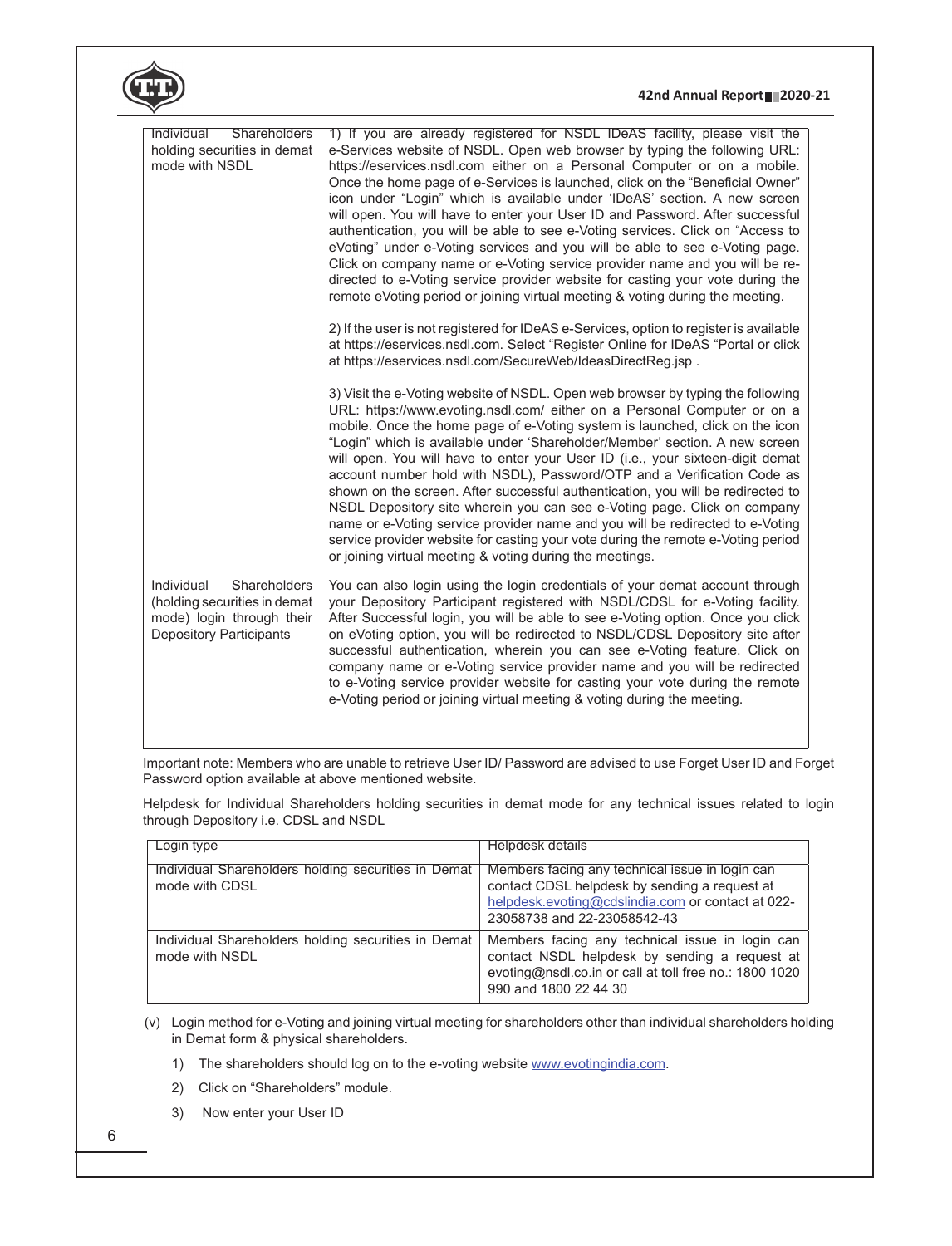

- a. For CDSL: 16 digits beneficiary ID,
- b. For NSDL: 8 Character DP ID followed by 8 Digits Client ID,
- c. Shareholders holding shares in Physical Form should enter Folio Number registered with the Company.
- 4) Next enter the Image Verification as displayed and Click on Login.
- 5) If you are holding shares in demat form and had logged on to www.evotingindia.com and voted on an earlier e-voting of any company, then your existing password is to be used.
- 6) If you are a first-time user follow the steps given below:

|                                                           | For Shareholders holding shares in Demat Form other than individual and<br><b>Physical Form</b>                                                                                                                                                                                                                                                     |
|-----------------------------------------------------------|-----------------------------------------------------------------------------------------------------------------------------------------------------------------------------------------------------------------------------------------------------------------------------------------------------------------------------------------------------|
| <b>PAN</b>                                                | Enter your 10-digit alpha-numeric *PAN issued by Income Tax Department<br>(Applicable for both demat shareholders as well as physical shareholders)<br>Shareholders who have not updated their PAN with the Company/Depository $\rightarrow$<br>Participant are requested to use the sequence number sent by Company/RTA<br>or contact Company/RTA. |
| Dividend Bank Details<br>Birth<br>Date of<br>OR.<br>(DOB) | Enter the Dividend Bank Details or Date of Birth (in dd/mm/yyyy format) as<br>recorded in your demat account or in the company records in order to login.<br>If both the details are not recorded with the depository or company, please<br>enter $\rightarrow$ the member id /                                                                     |

- (vi) After entering these details appropriately, click on "SUBMIT" tab.
- (vii) Shareholders holding shares in physical form will then directly reach the Company selection screen. However, shareholders holding shares in demat form will now reach 'Password Creation' menu wherein they are required to mandatorily enter their login password in the new password field. Kindly note that this password is to be also used by the demat holders for voting for resolutions of any other company on which they are eligible to vote, provided that company opts for e-voting through CDSL platform. It is strongly recommended not to share your password with any other person and take utmost care to keep your password confidential.
- (viii) For shareholders holding shares in physical form, the details can be used only for e-voting on the resolutions contained in this Notice.
- (ix) Click on the EVSN for the relevant, Company Name i.e., T T Limited on which you choose to vote.
- (x) On the voting page, you will see "RESOLUTION DESCRIPTION" and against the same the option "YES/NO" for voting. Select the option YES or NO as desired. The option YES implies that you assent to the Resolution and option NO implies that you dissent to the Resolution.
- (xi) Click on the "RESOLUTIONS FILE LINK" if you wish to view the entire Resolution details.
- (xii) After selecting the resolution, you have decided to vote on, click on "SUBMIT". A confirmation box will be displayed. If you wish to confirm your vote, click on "OK", else to change your vote, click on "CANCEL" and accordingly modify your vote.
- (xiii) Once you "CONFIRM" your vote on the resolution, you will not be allowed to modify your vote.
- (xiv) You can also take a print of the votes cast by clicking on "Click here to print" option on the Voting page.
- (xv) If a demat account holder has forgotten the login password then Enter the User ID and the image verification code and click on Forgot Password & enter the details as prompted by the system.
- (xvi) Facility for Non-Individual Shareholders and Custodians –Remote Voting

 Non-Individual shareholders (i.e., other than Individuals, HUF, NRI etc.) and Custodians are required to log on to www.evotingindia.com and register themselves in the "Corporates" module.

 A scanned copy of the Registration Form bearing the stamp and sign of the entity should be emailed to helpdesk.evoting@cdslindia.com.